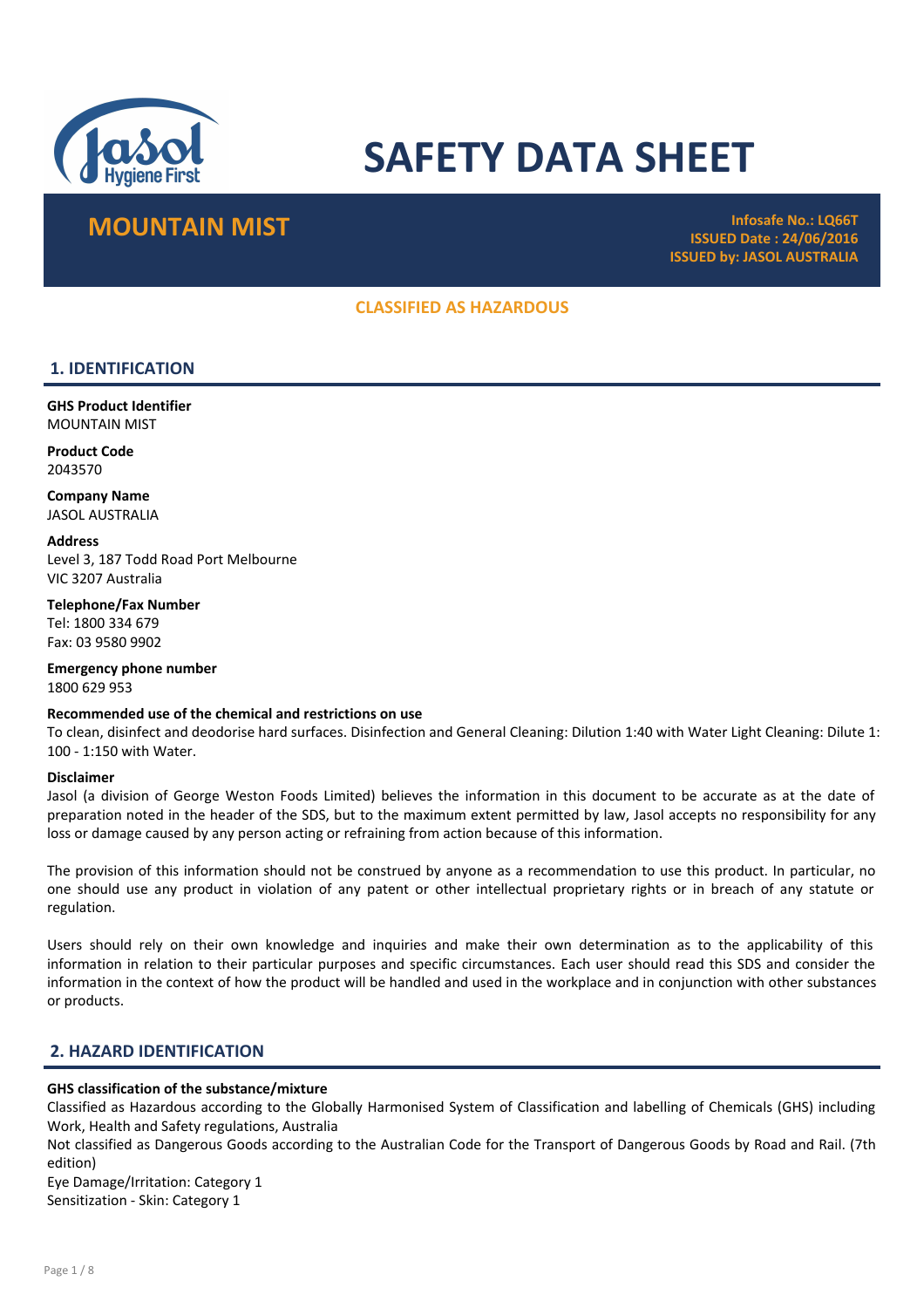## Skin Corrosion/Irritation: Category 2

Signal Word (s) DANGER

## Hazard Statement (s)

H315 Causes skin irritation. H317 May cause an allergic skin reaction. H318 Causes serious eye damage.

## Pictogram (s)

Corrosion,Exclamation mark



## Precautionary statement – Prevention

P261 Avoid breathing dust/fume/gas/mist/vapours/spray. P264 Wash contaminated skin thoroughly after handling. P272 Contaminated work clothing should not be allowed out of the workplace. P280 Wear protective gloves/protective clothing/eye protection/face protection.

## Precautionary statement – Response

P302+P352 IF ON SKIN: Wash with plenty of soap and water.

P305+P351+P338 IF IN EYES: Rinse cautiously with water for several minutes. Remove contact lenses, if present and easy to do. Continue rinsing.

P310 Immediately call a POISON CENTER or doctor/physician.

P332+P313 If skin irritation occurs: Get medical advice/attention.

P362 Take off contaminated clothing and wash before reuse.

## Precautionary statement – Disposal

P501 Dispose of contents/container to an approved waste disposal plant.

## 3. COMPOSITION/INFORMATION ON INGREDIENTS

### Ingredients

| <b>Name</b>                                                            | <b>CAS</b>  | <b>Proportion</b> |
|------------------------------------------------------------------------|-------------|-------------------|
| Oxirane, methyl-, polymer with oxirane, mono(2-<br>propylheptyl) ether | 166736-08-9 | $1 - 5%$          |
| Eucalyptus Oil                                                         | 8000-48-4   | $1 - 2%$          |
| Alkyl dimethyl ammonium chloride                                       | 68424-85-1  | $1 - 2%$          |
| Ingredients determined not to be hazardous, including<br>water         |             | Balance           |

## 4. FIRST-AID MEASURES

#### Inhalation

If inhaled, remove affected person from contaminated area and keep at rest in a position comfortable for breathing. Keep at rest until recovered. If symptoms develop and/or persist seek medical attention.

#### Ingestion

Do NOT induce vomiting. Wash/rinse out mouth thoroughly with water. Seek immediate medical attention.

## Skin

If on skin (or hair) remove/take off all contaminated clothing immediately. Wash/rinse skin gently and thoroughly with water/ shower and non-abrasive soap for 15 minutes after handling. Contaminated work clothing should not be allowed out of the workplace. Ensure contaminated clothing is washed before re-use or discard. Seek immediate medical attention. If skin irritation or rash occurs please advise medical physician.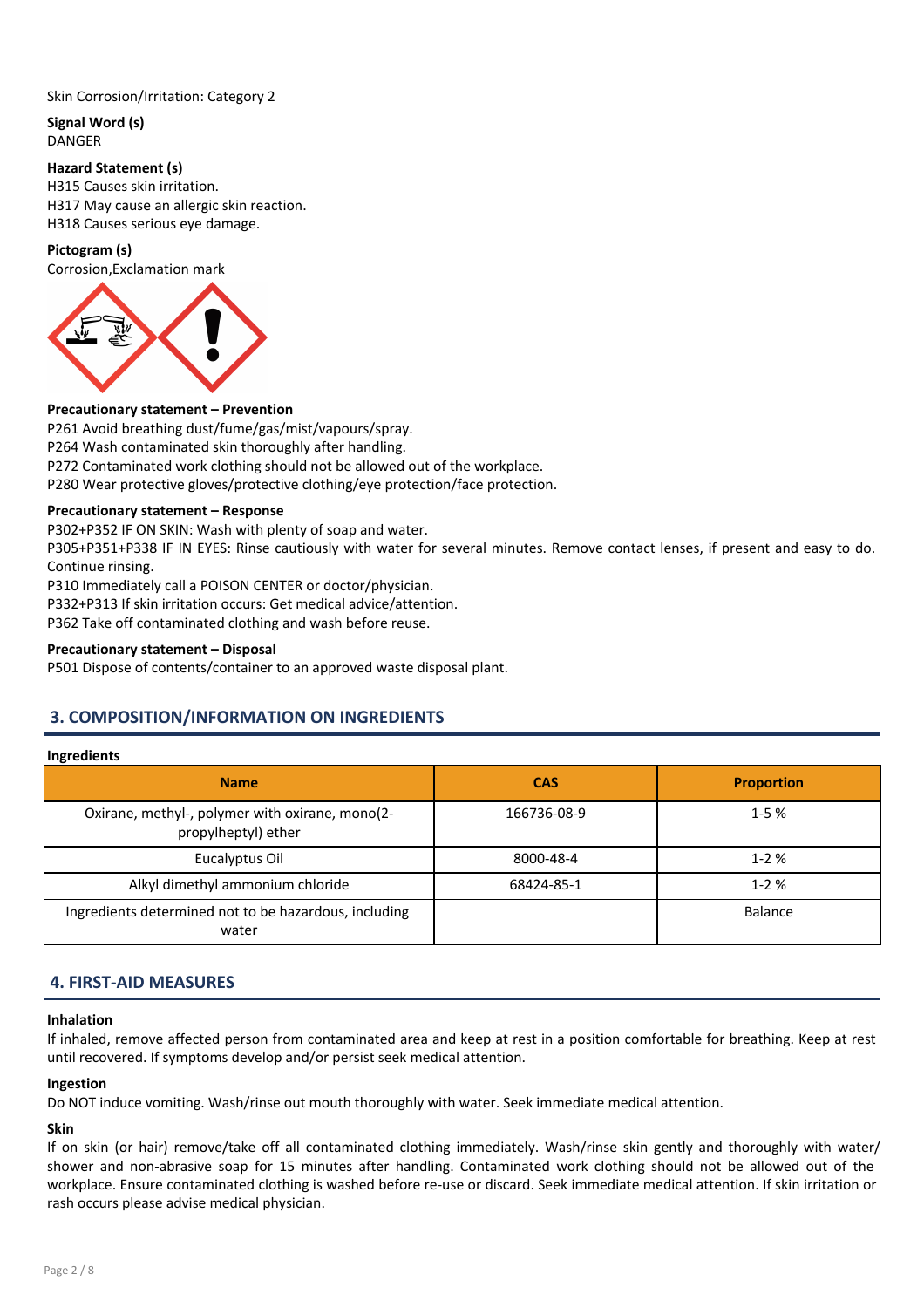## Eye contact

If in eyes, hold eyelids apart and flush the eyes continuously with running water. Remove contact lenses, if present and easy to do. Continue flushing until advised to stop by the Poisons Information Centre or a doctor, or for at least 15 minutes. Seek immediate medical attention.

### First Aid Facilities

Eyewash, safety shower and normal washroom facilities.

### Advice to Doctor

Treat symptomatically.

### Other Information

For advice in an emergency, contact a Poisons Information Centre (Phone Australia 131 126) or a doctor at once.

## 5. FIRE-FIGHTING MEASURES

### Suitable Extinguishing Media

Carbon dioxide, dry chemical or foam.

## Hazards from Combustion Products

Under fire conditions this product may emit toxic and/or irritating fumes, smoke and gases including carbon monoxide, carbon dioxide and oxides of nitrogen.

## Specific Hazards Arising From The Chemical This product will burn if exposed to fire.

Decomposition Temperature Not available

### Precautions in connection with Fire

Fire fighters should wear Self-Contained Breathing Apparatus (SCBA) operated in positive pressure mode and full protective clothing to prevent exposure to vapours or fumes. Water spray may be used to cool down heat-exposed containers. Fight fire from safe location. This product should be prevented from entering drains and watercourses.

## 6. ACCIDENTAL RELEASE MEASURES

## Emergency Procedures

Wear appropriate personal protective equipment and clothing to prevent exposure. Extinguish or remove all sources of ignition and stop leak if safe to do so. Increase ventilation. Evacuate all unprotected personnel. If possible contain the spill. Place inert absorbent, non-combustible material onto spillage. Use clean non-sparking tools to collect the material and place into suitable labelled containers for subsequent recycling or disposal. Dispose of waste according to the applicable local and national regulations. If contamination of sewers or waterways occurs inform the local water and waste management authorities in accordance with local regulations. As a water based product, if spilt on electrical equipment the product will cause short-circuits.

## 7. HANDLING AND STORAGE

#### Precautions for Safe Handling

Avoid inhalation of vapours and mists, and skin or eye contact. Use only in a well ventilated area. Keep containers sealed when not in use. Prevent the build up of mists or vapours in the work atmosphere. Do not use near ignition sources. Do not pressurise, cut, heat or weld containers as they may contain hazardous residues. Maintain high standards of personal hygiene by washing hands prior to eating, drinking, smoking or using toilet facilities.

## Conditions for safe storage, including any incompatibilities

Store in a cool, dry, well-ventilated area away from sources of ignition, oxidising agents, strong acids, foodstuffs, and clothing. Keep containers closed when not in use, securely sealed and protected against physical damage. Inspect regularly for deficiencies such as damage or leaks. Have appropriate fire extinguishers available in and near the storage area. Take precautions against static electricity discharges. Use proper grounding procedures. Ensure that storage conditions comply with applicable local and national regulations. Protect from freezing.

For information on the design of the storeroom, reference should be made to Australian Standard AS1940 - The storage and handling of flammable and combustible liquids.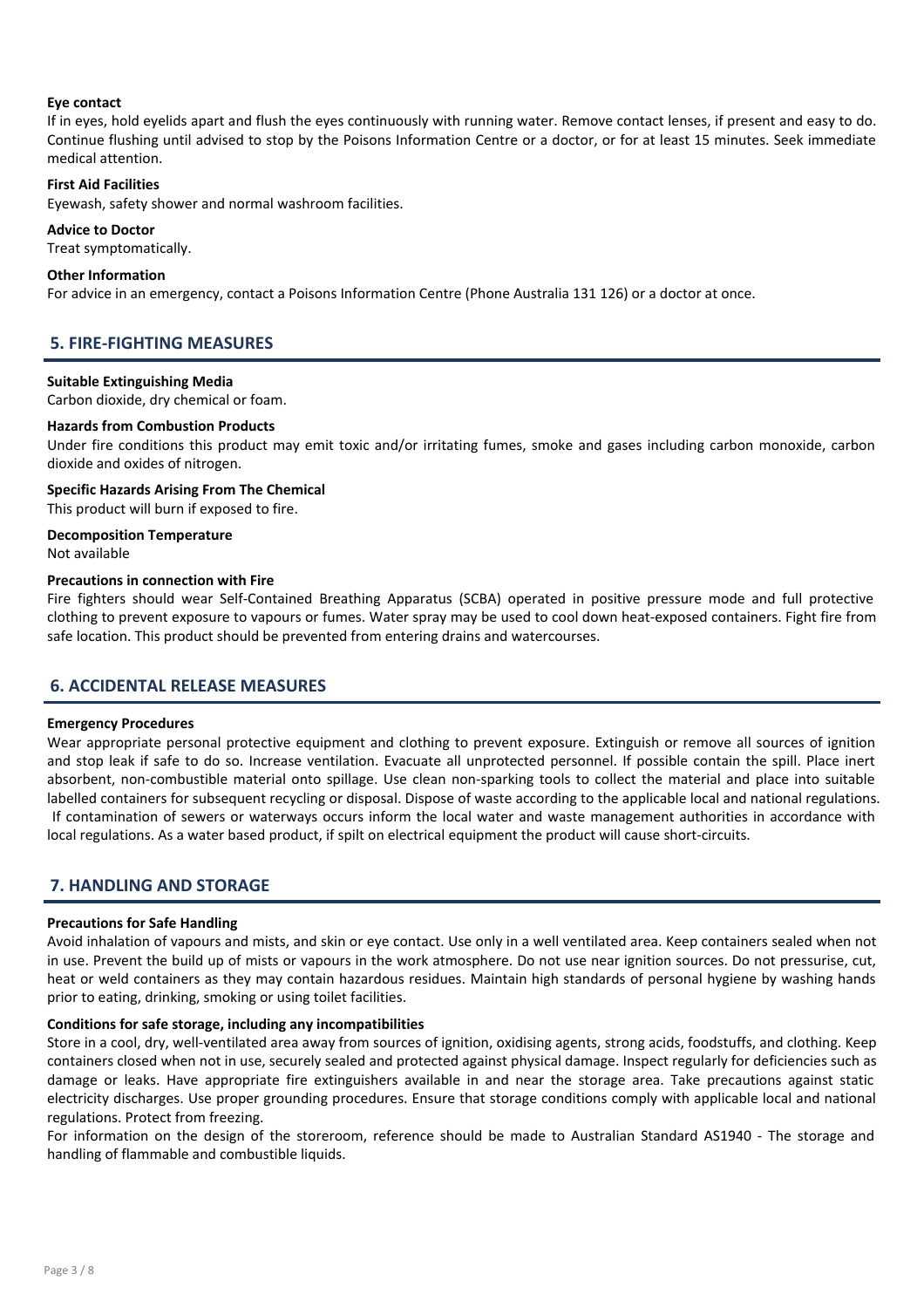## 8. EXPOSURE CONTROLS/PERSONAL PROTECTION

#### Occupational exposure limit values

No exposure standards have been established for the mixture. However, over-exposure to some chemicals may result in enhancement of pre-existing adverse medical conditions and/or allergic reactions and should be kept to the least possible levels.

## Biological Limit Values

No biological limits allocated.

### Appropriate Engineering Controls

This substance is hazardous and should be used with a local exhaust ventilation system, drawing vapours away from workers' breathing zone. A flame-proof exhaust ventilation system is required. If the engineering controls are not sufficient to maintain concentrations of vapours/mists below the exposure standards, suitable respiratory protection must be worn. Refer to relevant regulations for further information concerning ventilation requirements.

#### Respiratory Protection

If engineering controls are not effective in controlling airborne exposure then an approved respirator with a replaceable vapor/mist filter should be used. Refer to relevant regulations for further information concerning respiratory protective requirements. Reference should be made to Australian Standards AS/NZS 1715, Selection, Use and Maintenance of Respiratory Protective Devices; and AS/NZS 1716, Respiratory Protective Devices, in order to make any necessary changes for individual circumstances.

### Eye Protection

Safety glasses with full face shield should be used. Eye protection devices should conform to relevant regulations.

Eye protection should conform with Australian/New Zealand Standard AS/NZS 1337 - Eye Protectors for Industrial Applications.

## Hand Protection

Wear gloves of impervious material such as rubber or plastic. Final choice of appropriate gloves will vary according to individual circumstances. i.e. methods of handling or according to risk assessments undertaken. Occupational protective gloves should conform to relevant regulations.

#### Body Protection

Suitable protective workwear, e.g. cotton overalls buttoned at neck and wrist is recommended. Chemical resistant apron is recommended where large quantities are handled.

## 9. PHYSICAL AND CHEMICAL PROPERTIES

Form

Liquid

Appearance

Clear dark green mobile liquid, with a strong eucalyptus fragrance.

Colour Clear dark green

Odour Smell of eucalyptus.

Decomposition Temperature Not available

Boiling Point 100°C

Solubility in Water Miscible at all concentrations.

Specific Gravity 1.0

pH Mildly alkaline

Vapour Pressure 23 hPa at 20°C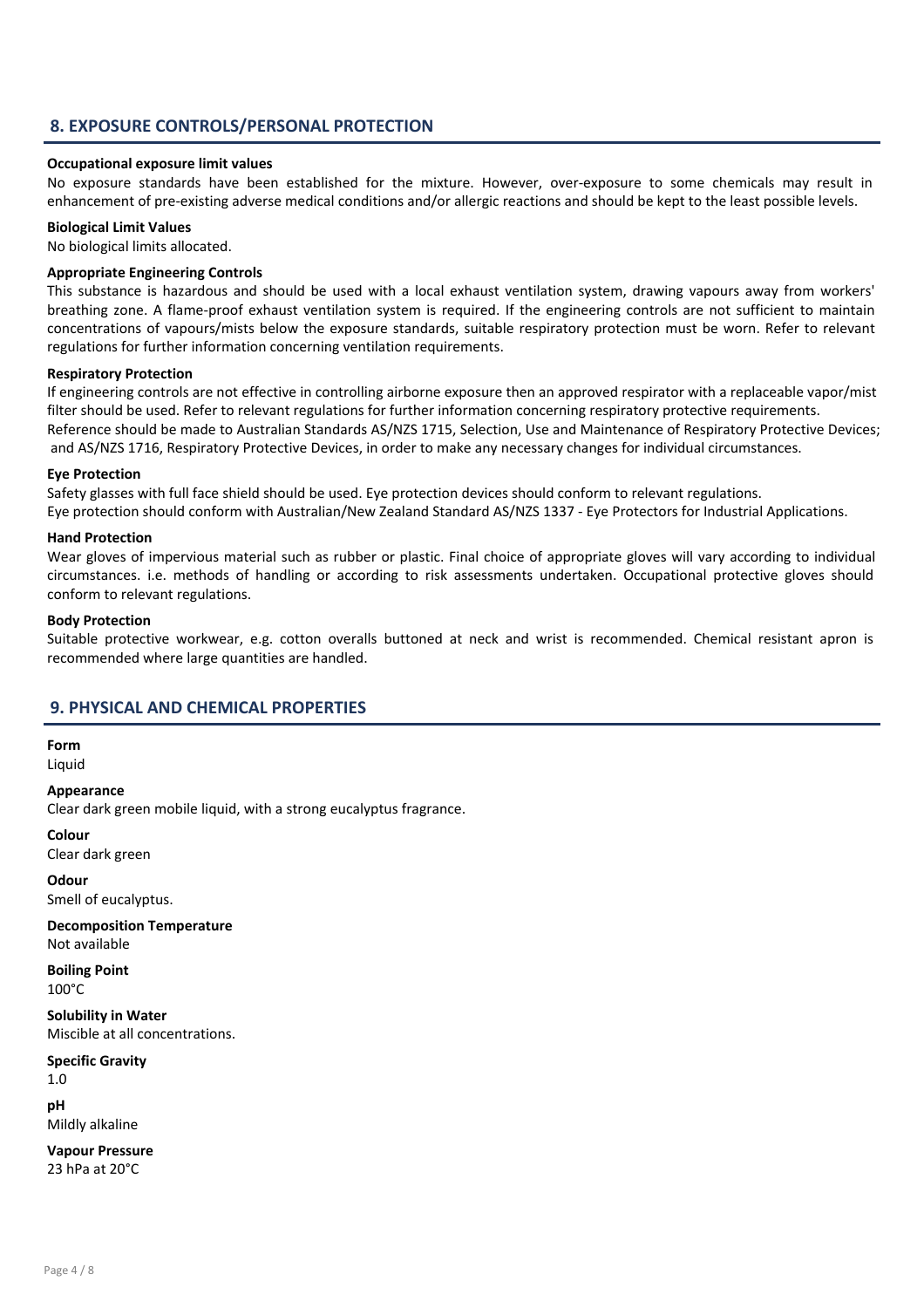Vapour Density (Air=1) Not available

Evaporation Rate Not available

Odour Threshold Not available

Viscosity Not available

Partition Coefficient: n-octanol/water Not available

Density Not available

Flash Point Not available

Flammability Combustible

Auto-Ignition Temperature Not available

Flammable Limits - Lower Not available

Flammable Limits - Upper Not available

Melting/Freezing Point Not available

## 10. STABILITY AND REACTIVITY

## Chemical Stability

Stable under normal conditions of storage and handling.

## Reactivity and Stability

Reacts with incompatible materials.

Conditions to Avoid Heat, open flames and other sources of ignition.

Incompatible materials Not available

#### Hazardous Decomposition Products

Thermal decomposition may result in the release of toxic and/or irritating fumes, smoke and gases including: carbon dioxide, oxides of nitrogen, trace of hydrogen chloride.

Possibility of hazardous reactions Not available

Hazardous Polymerization Not available

## 11. TOXICOLOGICAL INFORMATION

## Toxicology Information

No toxicity information is available for this product.

## Ingestion

Ingestion of this product may irritate the gastric tract causing nausea and vomiting.

## Inhalation

Inhalation of product vapours may cause irritation of the nose, throat and respiratory system.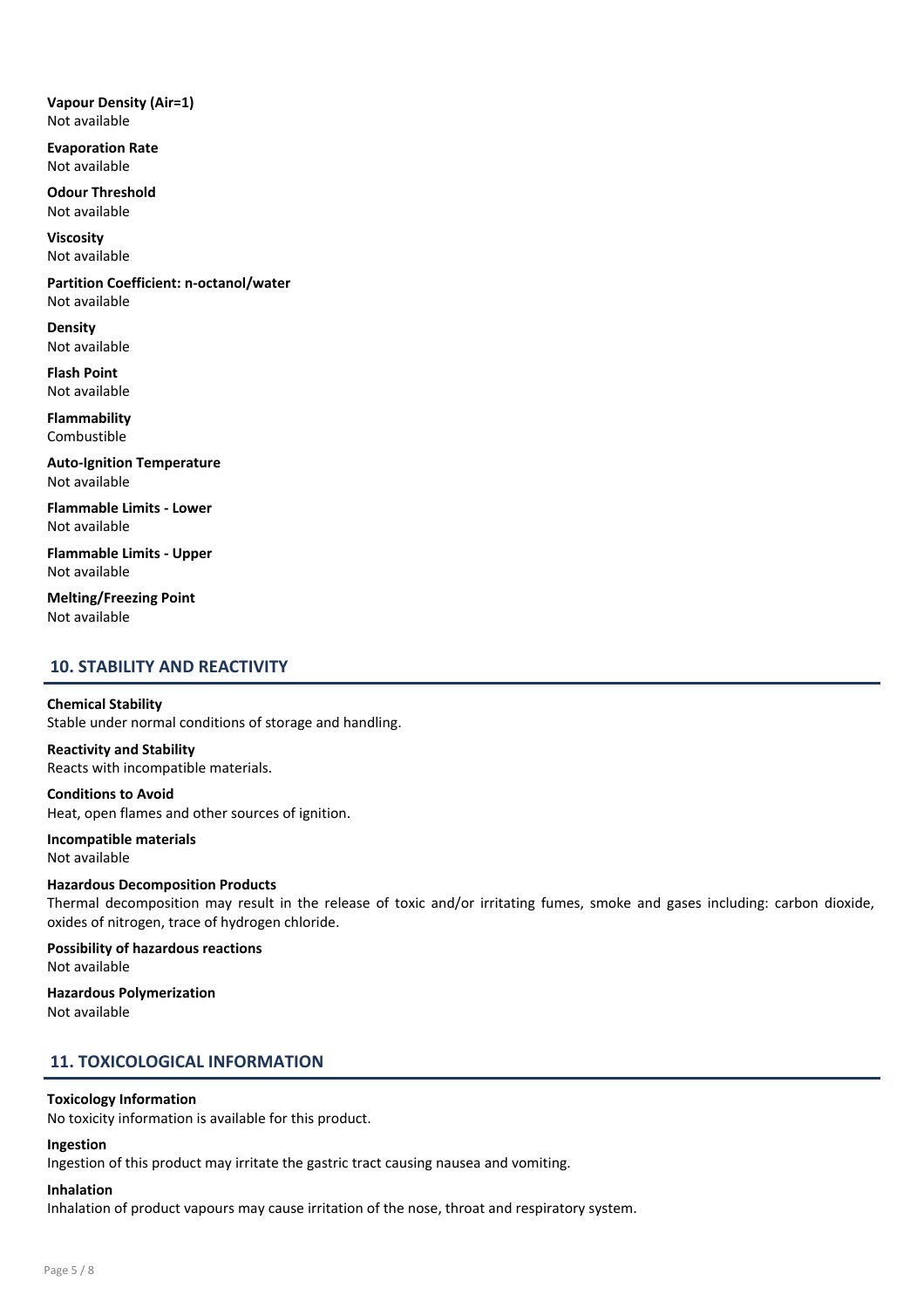## Skin

Causes skin irritation. Skin contact will cause redness, itching and swelling. Repeated exposure may cause skin dryness and cracking and may lead to dermatitis. May cause an allergic skin reaction.

## Eye

Causes eye damage. Eye contact will cause stinging, blurring, tearing, severe pain and possible burns, necrosis, permanent damage and blindness.

#### Respiratory sensitisation

Not expected to be a respiratory sensitiser.

## Skin Sensitisation

May cause an allergic skin reaction.

Germ cell mutagenicity Not considered to be a mutagenic hazard.

Carcinogenicity Not considered to be a carcinogenic hazard.

Reproductive Toxicity Not considered to be toxic to reproduction.

## STOT-single exposure

Not expected to cause toxicity to a specific target organ.

## STOT-repeated exposure

Not expected to cause toxicity to a specific target organ.

Aspiration Hazard Not expected to be an aspiration hazard.

## 12. ECOLOGICAL INFORMATION

## **Ecotoxicity**

Harmful to aquatic life.

Persistence and degradability Not available

Mobility Not available

Bioaccumulative Potential Not available

Other Adverse Effects Not available

Environmental Protection Do not discharge this material into waterways, drains and sewers.

## 13. DISPOSAL CONSIDERATIONS

## Disposal considerations

Dispose of waste according to applicable local and national regulations. Do not allow into drains or watercourses or dispose of where ground or surface waters may be affected. Wastes including emptied containers are controlled wastes and should be disposed of in accordance with all applicable local and national regulations.

## 14. TRANSPORT INFORMATION

## Transport Information

Road and Rail Transport (ADG Code):

Not classified as Dangerous Goods according to the Australian Code for the Transport of Dangerous Goods by Road and Rail (ADG Code) (7th edition).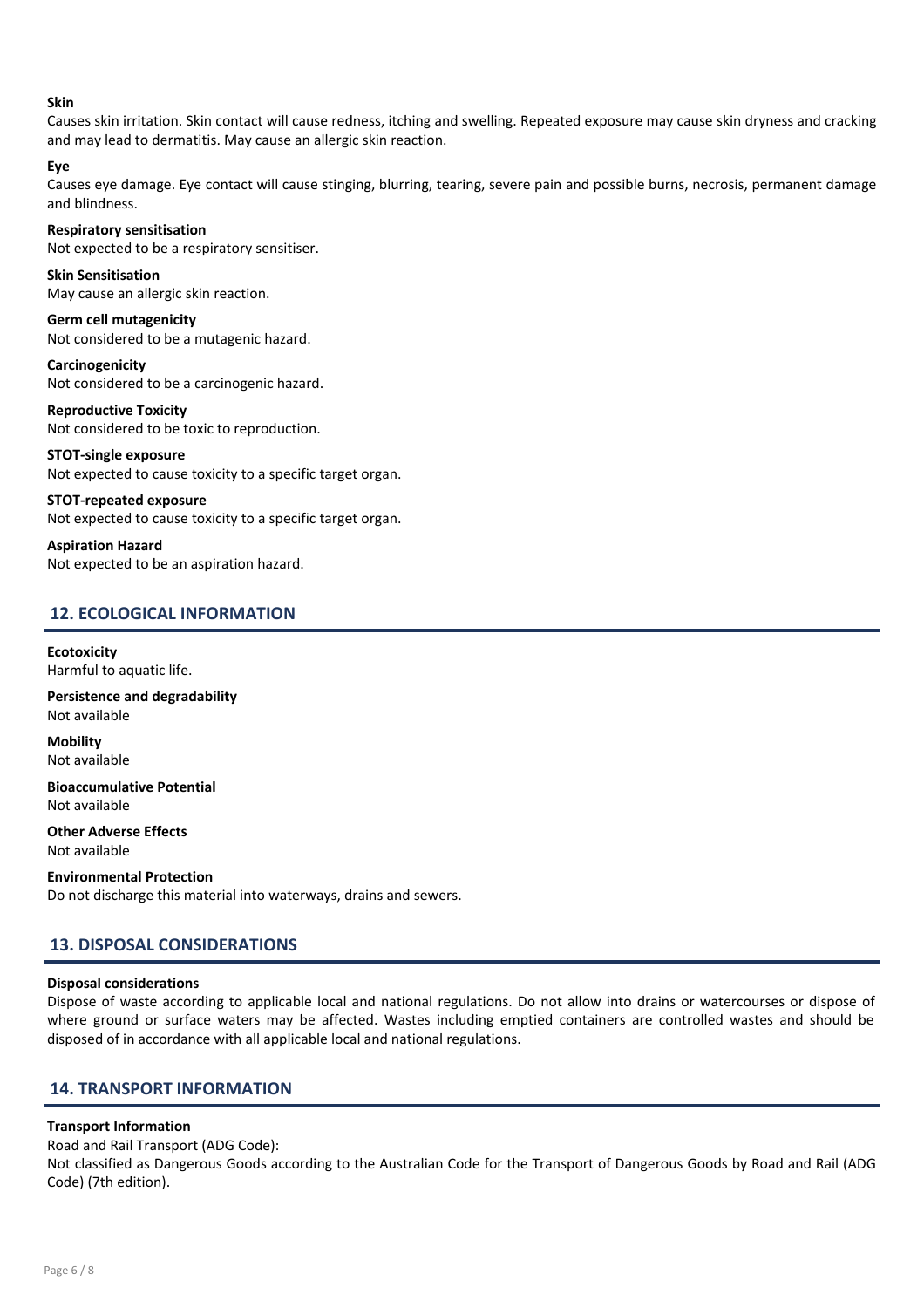## Marine Transport (IMO/IMDG):

Not classified as Dangerous Goods by the criteria of the International Maritime Dangerous Goods Code (IMDG Code) for transport by sea.

#### Air Transport (ICAO/IATA):

Not classified as Dangerous Goods by the criteria of the International Air Transport Association (IATA) Dangerous Goods Regulations for transport by air.

U.N. Number None Allocated

UN proper shipping name None Allocated

Transport hazard class(es) None Allocated

IMDG Marine pollutant No

Transport in Bulk Not available

Special Precautions for User Not available

## 15. REGULATORY INFORMATION

#### Regulatory information

Classified as Hazardous according to the Globally Harmonised System of classification and labelling of chemicals (GHS) including Work, Health and Safety regulations, Australia

.

Not classified as a Scheduled Poison according to the Standard for the Uniform Scheduling of Medicines and Poisons (SUSMP).

#### Poisons Schedule

Not Scheduled

## 16. OTHER INFORMATION

## Date of preparation or last revision of SDS

SDS Created: June 2016

#### References

- Preparation of Safety Data Sheets for Hazardous Chemicals Code of Practice.

- Standard for the Uniform Scheduling of Medicines and Poisons.

- Australian Code for the Transport of Dangerous Goods by Road & Rail.

- Model Work Health and Safety Regulations, Schedule 10: Prohibited carcinogens, restricted carcinogens and restricted hazardous chemicals.

- Workplace exposure standards for airborne contaminants, Safe work Australia.

- American Conference of Industrial Hygienists (ACGIH).

- Globally Harmonised System of classification and labelling of chemicals.

#### Contact Person/Point

The company has taken care in compiling this information. No liability is accepted whether direct or indirect from its application since the conditions of final use are outside the Company's control. The end user is obliged to conform to relevant government regulations and/or patent laws applicable in their respective States of Countries.